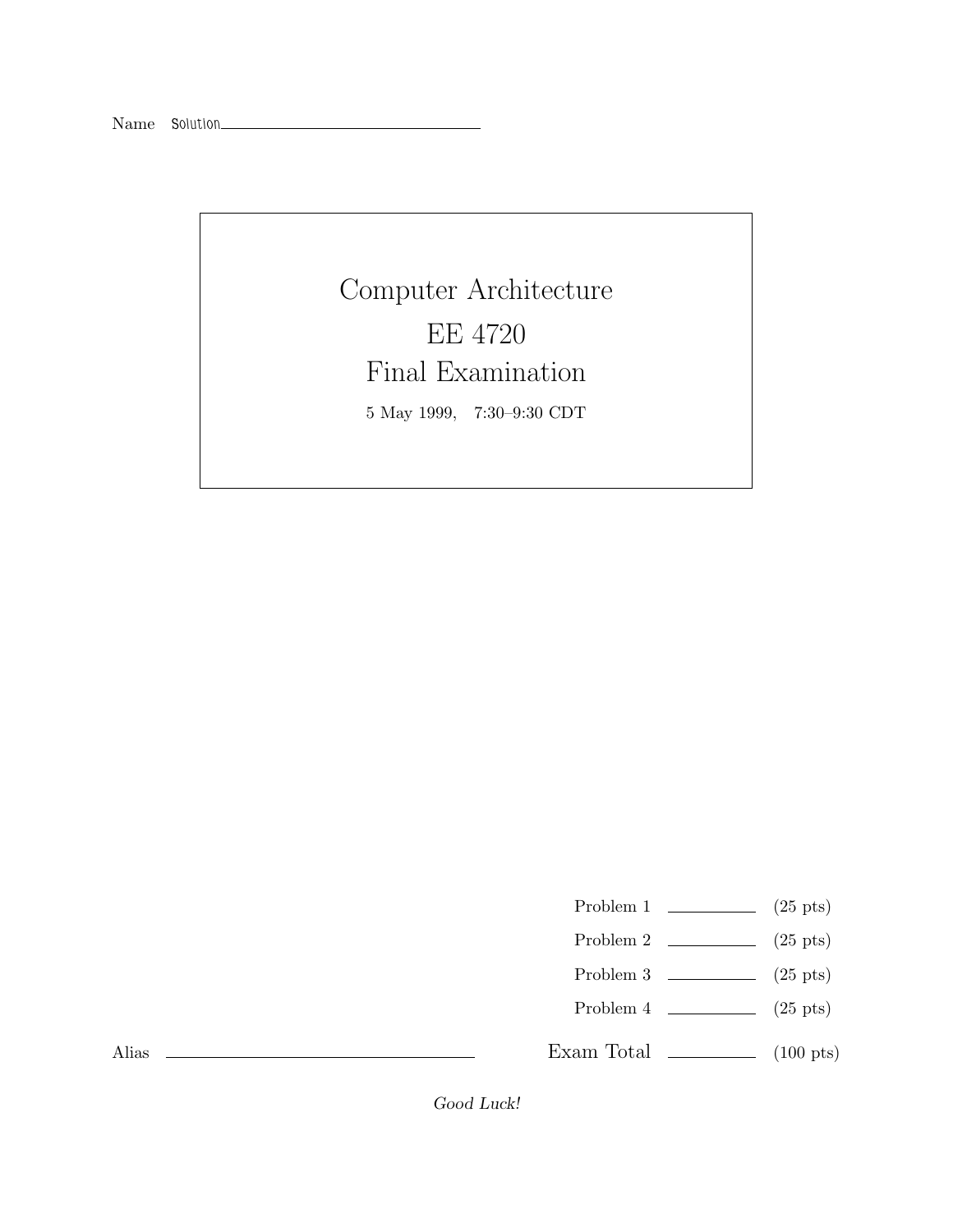Problem 1: With the following extension to the DLX ISA a program can get a count of how many times a particular address has been read or written by load and store instructions. The count is kept in a *load/store counter (LSC)* which is incremented whenever a load or store instruction uses a particular effective address. Two new instructions are added, setlsc (type I) and getlsc (type R). Instruction setlsc  $r1, r2++3$  sets the effective address to  $r1$  and initializes the counter to r2+#3. Instruction getlsc r3 copies the LSC to r3.

For example, consider the code below. The first instruction, setlsc, initializes the count to zero and sets the address to watch to the value of  $r1$ . When lw executes the count will be incremented because the addresses match. If  $r1=r10-8$  then the count will be incremented again when sw executes, otherwise the count will remain at one. The getlsc instruction will load r2 with a two, if r1=r10-8, or a one, otherwise.

setlsc r1, r0+#0 lw r5, 0(r1) sw 8(r10), r11 getlsc r2 add r3, r3, r2 add r4, r4, r2

(*a*) Show the changes necessary to add the two instructions to the pipeline below. (The illustration and program are repeated on the next page for convenience.)(20 pts)

- Include the hardware, including control, needed to set, increment, and read the LSC.
- The code above (and any other valid DLX program) must execute correctly and with as few stall cycles as possible.
- The solution can use basic gates, multiplexors, instruction recognizers  $\left( = \text{getlsc} \right)$  $\overline{\mathsf{u}(\equiv)}$ ,  $\overline{\mathsf{u}(\equiv)}$ ,  $\overline{\mathsf{u}(\equiv)}$ , equality testers ( $\overline{\mathsf{u}(\equiv)}$ ), incrementers, and similar logic.
- Equality testers produce their output in  $\frac{1}{2}$  cycle, instruction recognizers produce an output in much less than one cycle.

(*b*) If the solution above works correctly when instructions raise exceptions you've solved this part too. Otherwise, explain how an exception could result in incorrect execution and how it might be fixed. (Of course, the pipeline handled exceptions correctly before the changes for the first part.)  $(5 \text{ pts})$ 



*Use the next page for the solution.*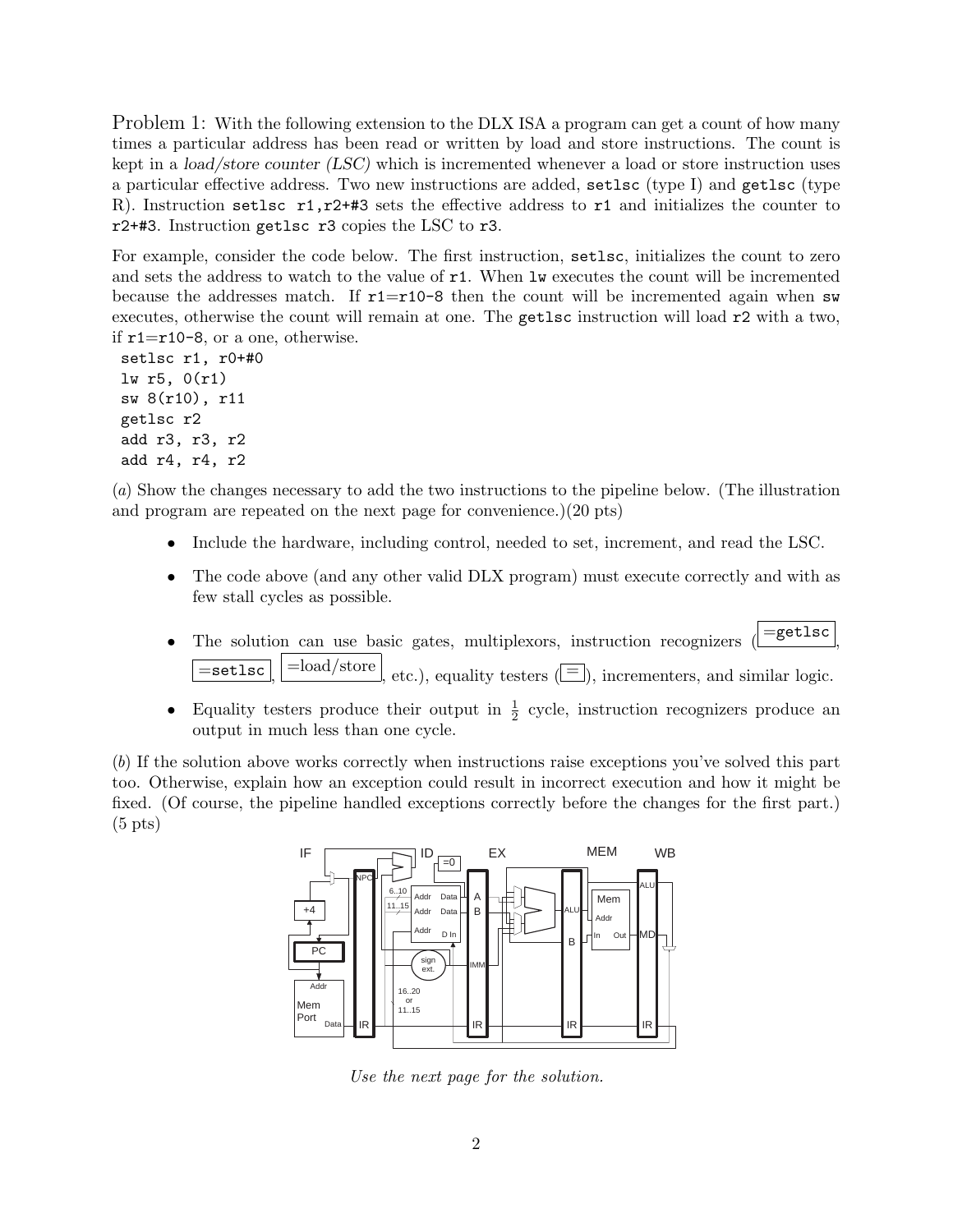Problem 1, continued:



*Added portions shown above in red. The truth table describes the control logic for the LSC multiplexor. Logic is not shown for the ALU-input and WB-stage multiplexors. The* EXC *output on the memory is 1 when the memory operation raises an exception.*

*Operation: the added hardware includes two registers,* LSC *and* EA*, both are in the MEM stage.*

*When a* setlsc *instruction is in the MEM stage the effective address will be in the* EX/MEM.B *latch and the count value will be in* EX/MEM.ALU *latch. These values will be clocked into the* LSC *and* EA *registers at the end of the cycle.*

*When a load or store instruction is in the MEM stage the effective address is in the* EX/MEM.ALU *latch; it is compared to the current value in* EA*, and based on the comparison* LSC *is either loaded with the same or an incremented value. (*LSC *could also have been implemented using a loadable counter.)*

*When a* getlsc *instruction is in the WB stage the current value of* LSC *will be selected from the WB-stage multiplexor.*

*LSC values can be bypassed back to the ALU using the existing WB-to-ALU path and a new* LSC*-to-ALU path. The new bypass path would be used by the first instruction after* getlsc *in the code above (while* getlsc *is in MEM and the*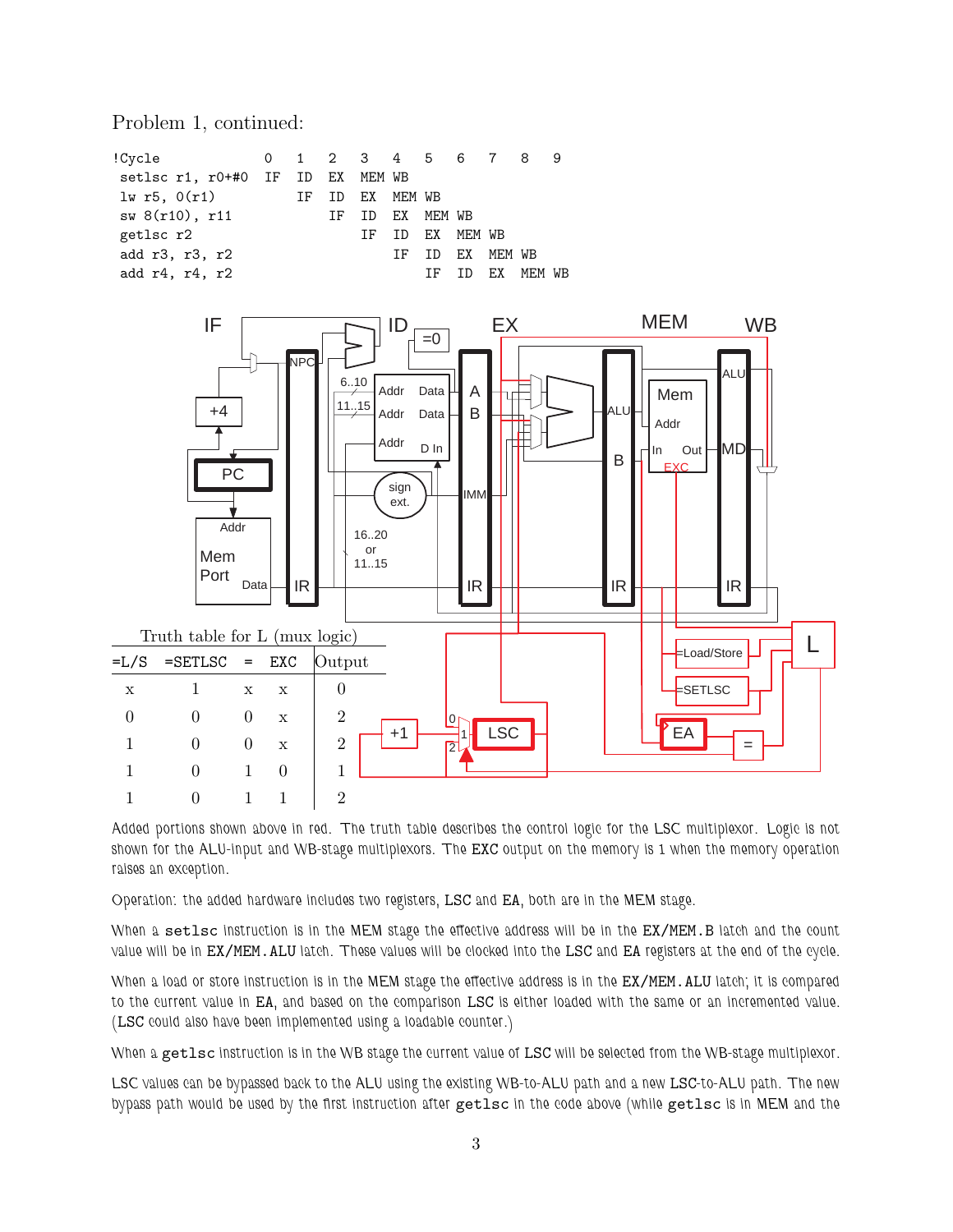add *is in* EX*). The existing bypass path is used by the second* add*.*

*If a load or store instruction raises an exception the memory's* EXC *output is 1, the* LSC *multiplexor will select the* unchanged value (input 2). If the incremented value were selected (that is, if the exception were ignored), then LSC would *be incremented and incremented again when the instruction re-executes. The resulting value would be too high.*

*Correct operation can be verified by examining the pipeline execution diagram. For example,* setlsc *initializes* LSC before it is incremented by the following  $1w$  and after it might have been incremented by any preceding instructions.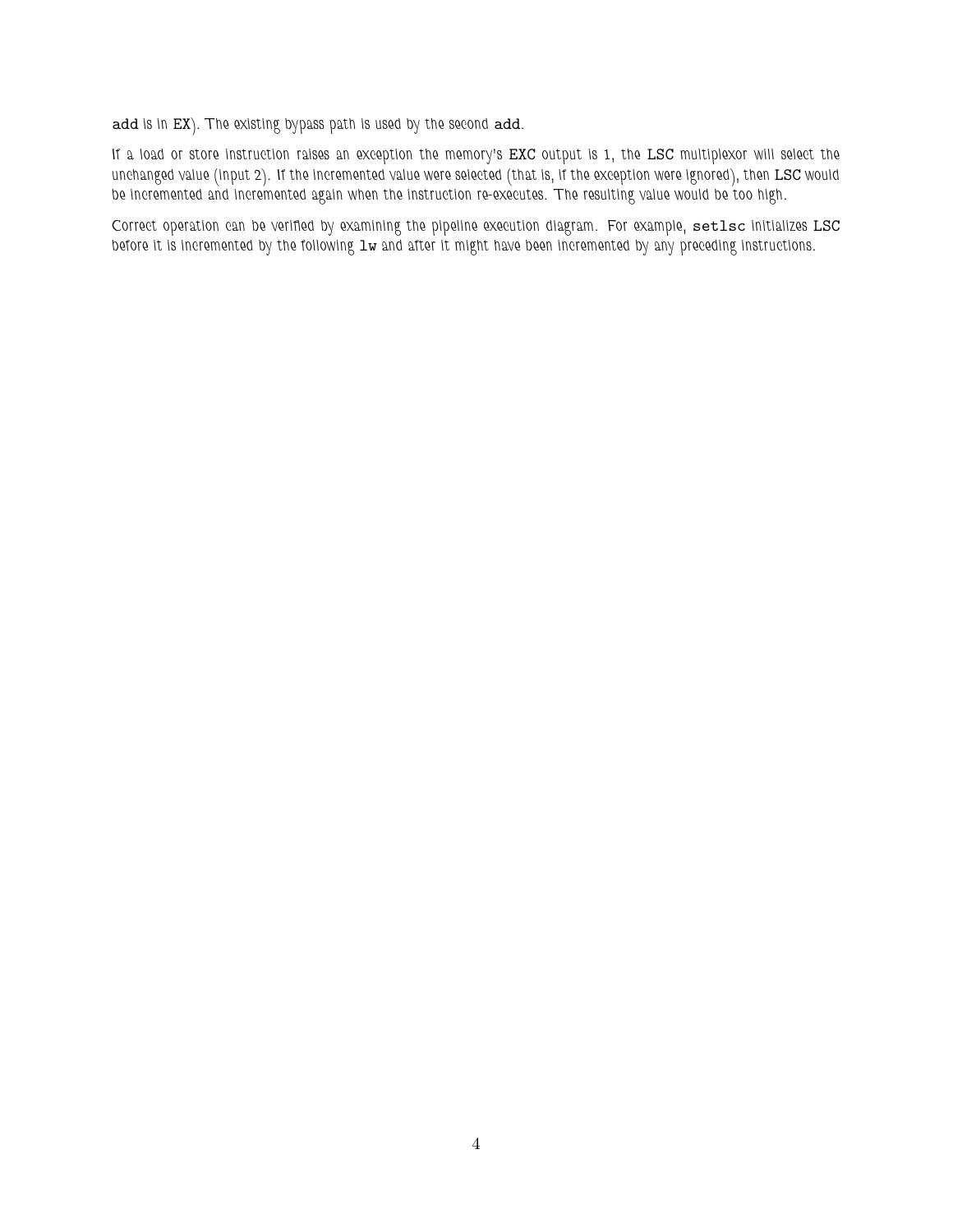Problem 2: Provide pipeline execution diagrams for the code and machines indicated below. All machines have the following features in common:

- Dynamically scheduled processor using register renaming with a reorder buffer. Registers named using reorder buffer entries.
- Branch and branch target prediction (but no branch folding).
- Speculative execution past predicted branches with the reorder buffer used for misprediction recovery.
- Functional unit inputs connect to CDB (and reservation stations).
- Functional units and reservation stations are as listed below. The quantity of functional units is given for both an ordinary single-issue machine and a 4-way superscalar machine.

|  |                | Quantity Functional Abbr. Latency Initiation Reservation |     |          |          |                     |  |  |
|--|----------------|----------------------------------------------------------|-----|----------|----------|---------------------|--|--|
|  | Single 4-Way   | Unit                                                     |     |          | Interval | <b>Station Nums</b> |  |  |
|  |                | $Load/Store$ L                                           |     |          |          | $0 - 1$             |  |  |
|  | 4              | Integer                                                  | EX  | $\theta$ |          | $2-3,13-15$         |  |  |
|  | $\overline{2}$ | F.P. Add                                                 | A   |          |          | $4-6$               |  |  |
|  |                | F.P. Mul.                                                | M   |          | 2        | $7-8$               |  |  |
|  |                | Branch                                                   | BR. | $\theta$ |          | $9-10$              |  |  |
|  |                | F.P. Divide                                              |     | 22       | 23       | $11 - 12$           |  |  |

(*a*) Show the execution of the code below on a single-issue (not superscalar) machine as described above.

The branch is predicted taken and its target is correctly predicted. However, the branch is in fact not taken. Show execution until the last instruction completes. Show when each instruction commits; indicate canceled instructions with an X. (Note: ltf f0,f3 sets the floating-point condition register to  $f0 \lt f3$ ; bfpt SKIP branches to SKIP if the floating-point condition is true. The ltf instruction uses the FP add unit. (9 pts)

| !Cycle             |  |  |    |    |    |    |    | 0 1 2 3 4 5 6 7 8 9 10 11 12 13 14 15 |    |    |       |    |       |             |    |   |
|--------------------|--|--|----|----|----|----|----|---------------------------------------|----|----|-------|----|-------|-------------|----|---|
| addf f0, f1, f2 IF |  |  | ID | A1 | A2 | WC |    |                                       |    |    |       |    |       |             |    |   |
| ltf f0, f3         |  |  | IF | ID | RS | A1 | A2 | <b>WC</b>                             |    |    |       |    |       |             |    |   |
| bfpt SKIP          |  |  |    | IF | ID | RS | RS | BR                                    | WC |    |       |    |       |             |    |   |
| $1f$ $f0, 0(r1)$   |  |  |    |    |    |    |    |                                       |    | ΙF | ID    | L1 | L2 WC |             |    |   |
| SKIP:              |  |  |    |    |    |    |    |                                       |    |    |       |    |       |             |    |   |
| addf f4, f0, f5    |  |  |    |    | ΙF | ID | A1 | A2                                    | WX |    | IF ID |    |       | RS A1 A2 WC |    |   |
| addi r1, r1, #4    |  |  |    |    |    | ΙF | ΙD | ЕX                                    | X  |    |       | ΙF | ID    | ЕX          | WB | C |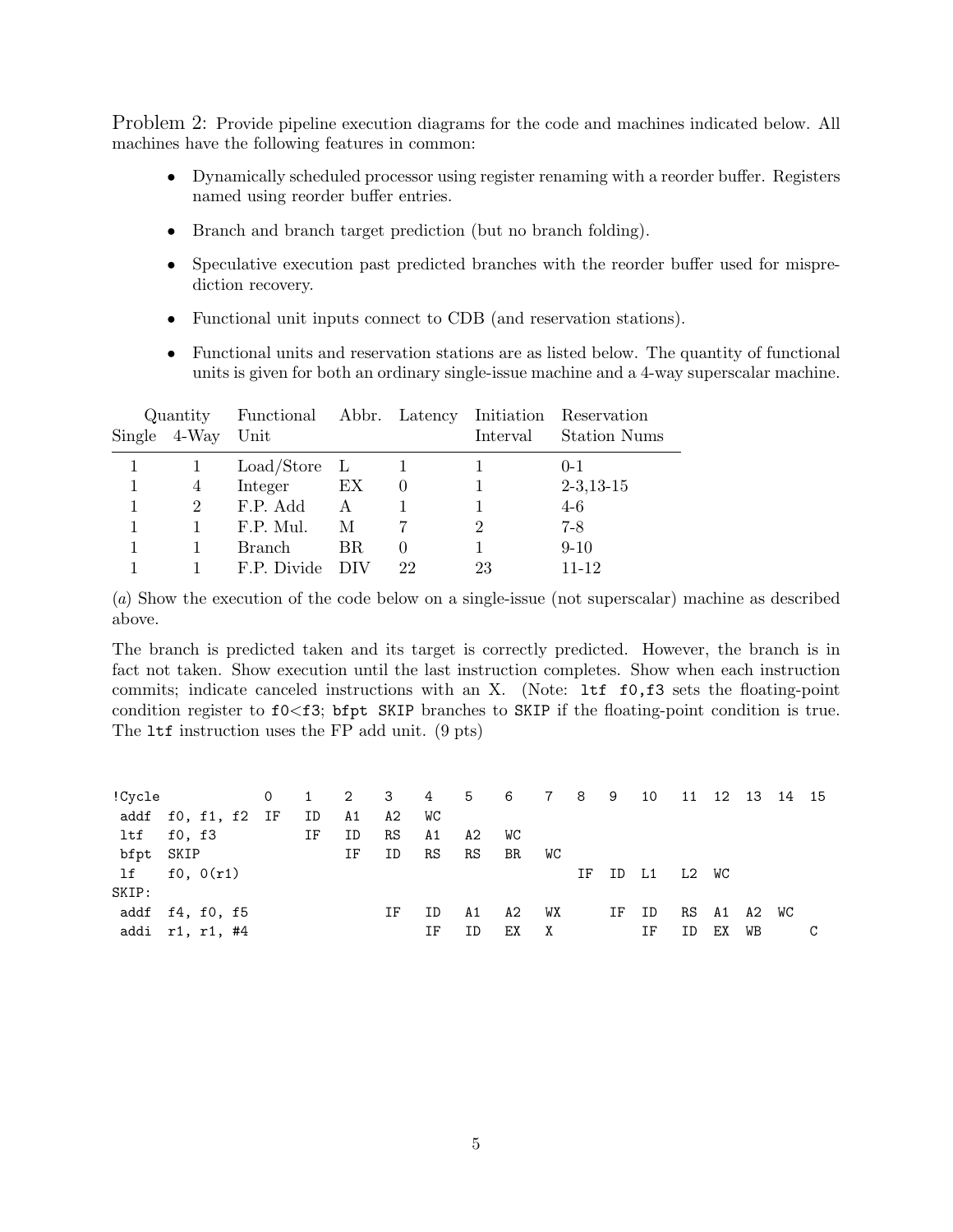(*b*) Show the execution of the code below on a single-issue (not superscalar) machine as described above. The branch is correctly predicted not taken. Show execution until the last instruction completes. Show when each instruction commits. Show the state of the reorder buffer when addf reaches writeback. (8 pts)

!Cycle 0 1 2 3 4 5 6 7 8 9 10 11 12 13 14 15 16 multf f0, f1, f2 IF ID M1 M1 M2 M2 M3 M3 M4 M4 WC ltf f0, f3 IF ID 4:RS 4:RS 4:RS 4:RS 4:RS 4:RS 4:RS A1 A2 WC bfpt SKIP IF ID 9:RS 9:RS 9:RS 9:RS 9:RS 9:RS 9:RS 9:RS BR WC lf f0, 0(r1) IF ID L1 L2 WB C SKIP: addf f4, f0, f5 TF ID 4:RS A1 A2 WB C addi r1, r1, #4  $\qquad \qquad \text{IF} \qquad \text{ID} \qquad \text{EX} \qquad \text{WB} \qquad \qquad \text{C}$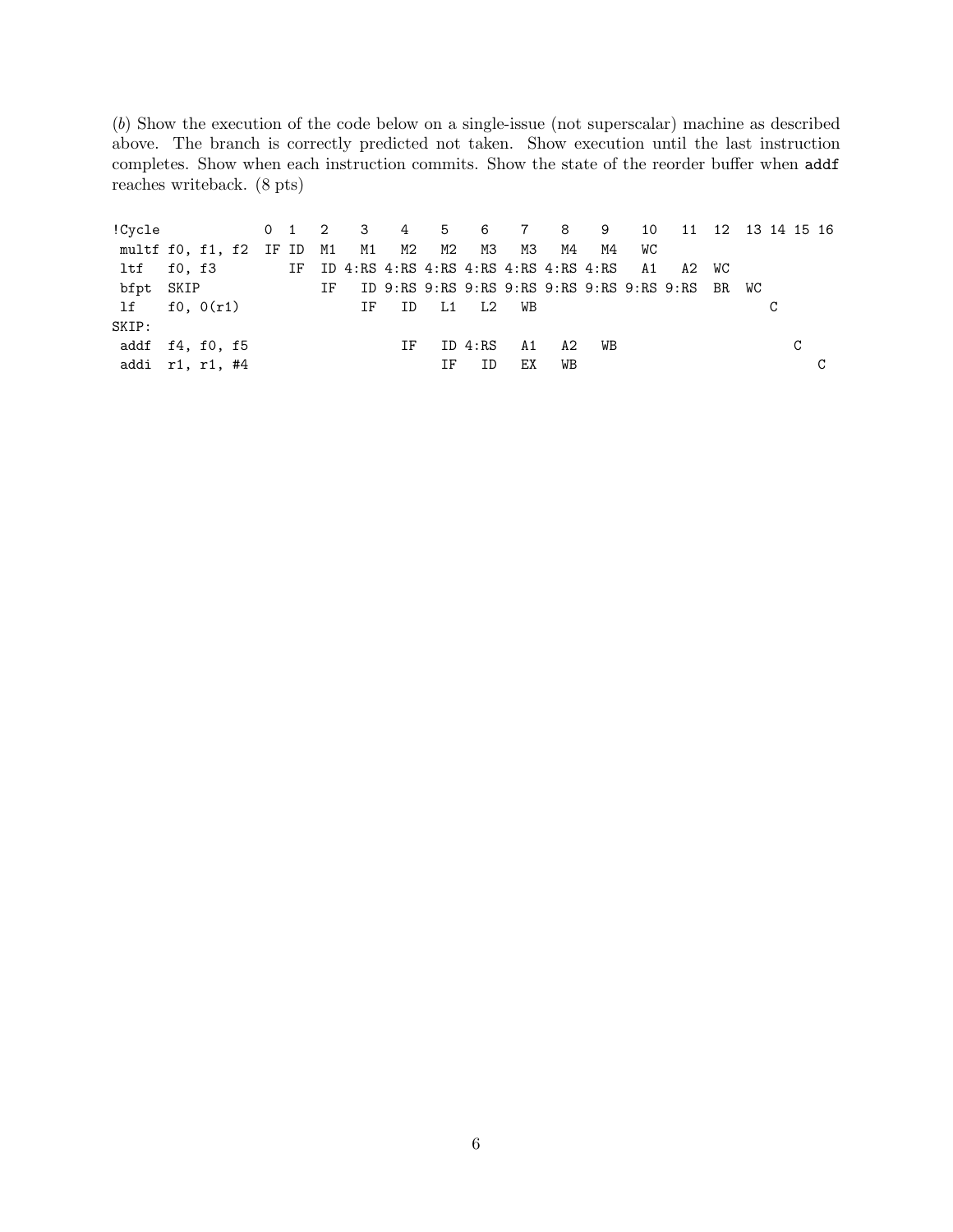(*c*) Show the execution of the code below on a 4-way superscalar processor as described above. Instructions are fetched in aligned blocks of four. The branch is correctly predicted taken. All targets are correctly predicted. Show execution until the last instruction completes. Show when each instruction commits. (8 pts)

```
LINEO: ! LINEO = 0x100cbeqz r1, LINE1 IF ID BR WC
addf f0, f0, f1 IF x
j LINE2 IF x
LINE1
addf f0, f0, f2 IF ID A1 A2 WC
add r2, r2, r3 IF ID EX WB C
and r2, r2, r4 IF ID EX WC
LINE2
addf f0, f0, f3 IF ID 4:RS A1 A2 WC
addf f5, f5, f0 IF ID 5:RS 5:RS 5:RS A1 A2 WC
addf f6, f6, f0 IF ID 6:RS 6:RS 6:RS A1 A2 WC
addf f7, f7, f0 IF ID 4:RS 4:RS 4:RS A1 A2 WC
addf f8, f8, f0 IF ID --------> 5:RS A1 A2 WC
and r5, r6, r7 IF ID EX WB C
or r8, r9, r10 IF ID EX WB C
xor r11, r12, r13 IF ---------> ID EX WB C
sub r14, r15, r16 IF ---------> ID EX WB C
```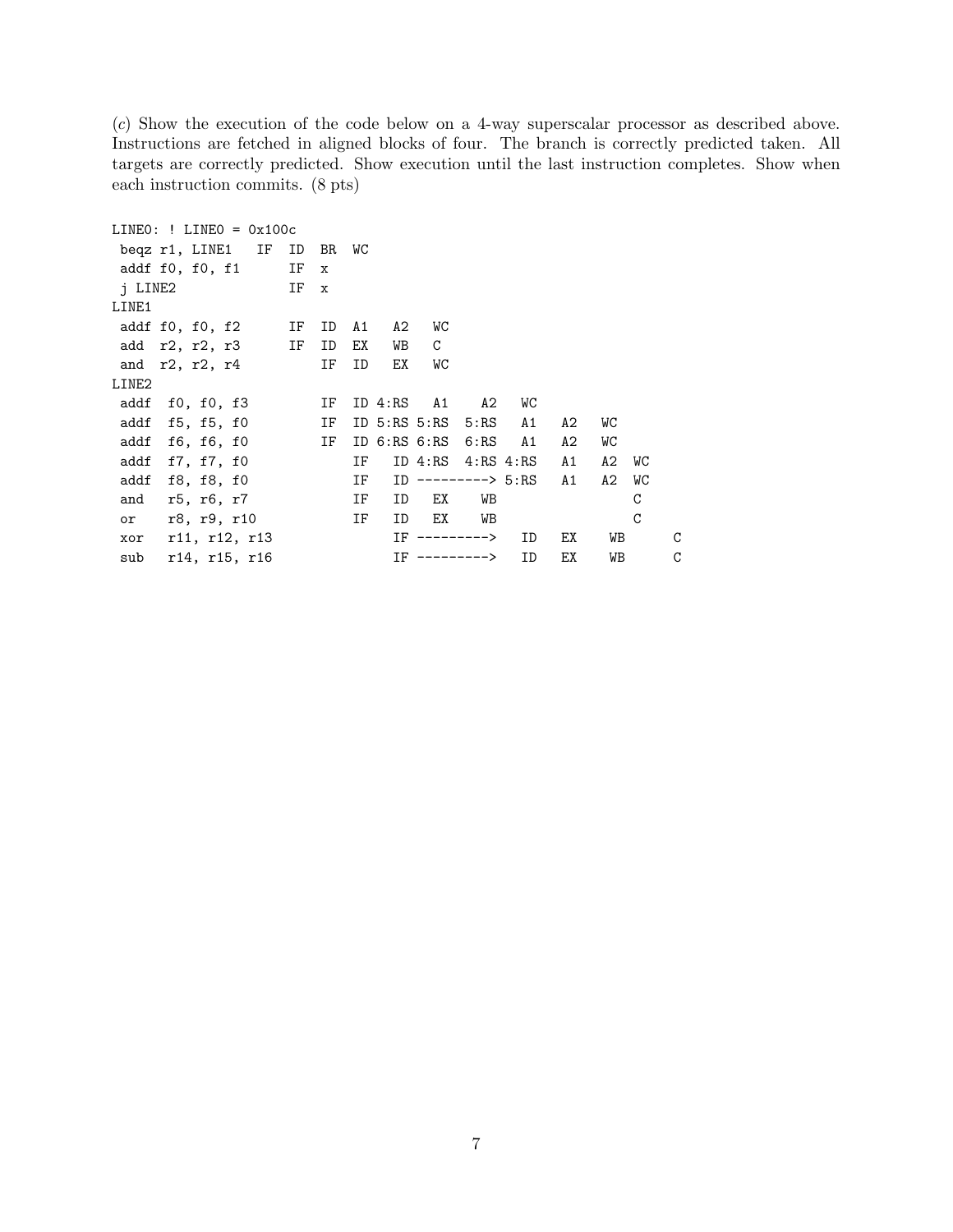## Problem 3:

(*a*) A system is equipped with the cache shown below.



Determine a value for each of the following. **Be sure to specify units (bits, bytes, etc.)** (10 pts) Character Size (Size of item at a single address.):*8 bits*

Associativity:*3*

Block Size:*128 bytes or 1024 bits*

Number of Sets: *16*

Cache Capacity (Amount of data that can be stored.): $3 \times = 6144$  bytes

Memory Needed to Implement Cache:  $3 \times 16 \times (128 \times 8 + (37 + 1)) = 50976$  bits = 6372 bytes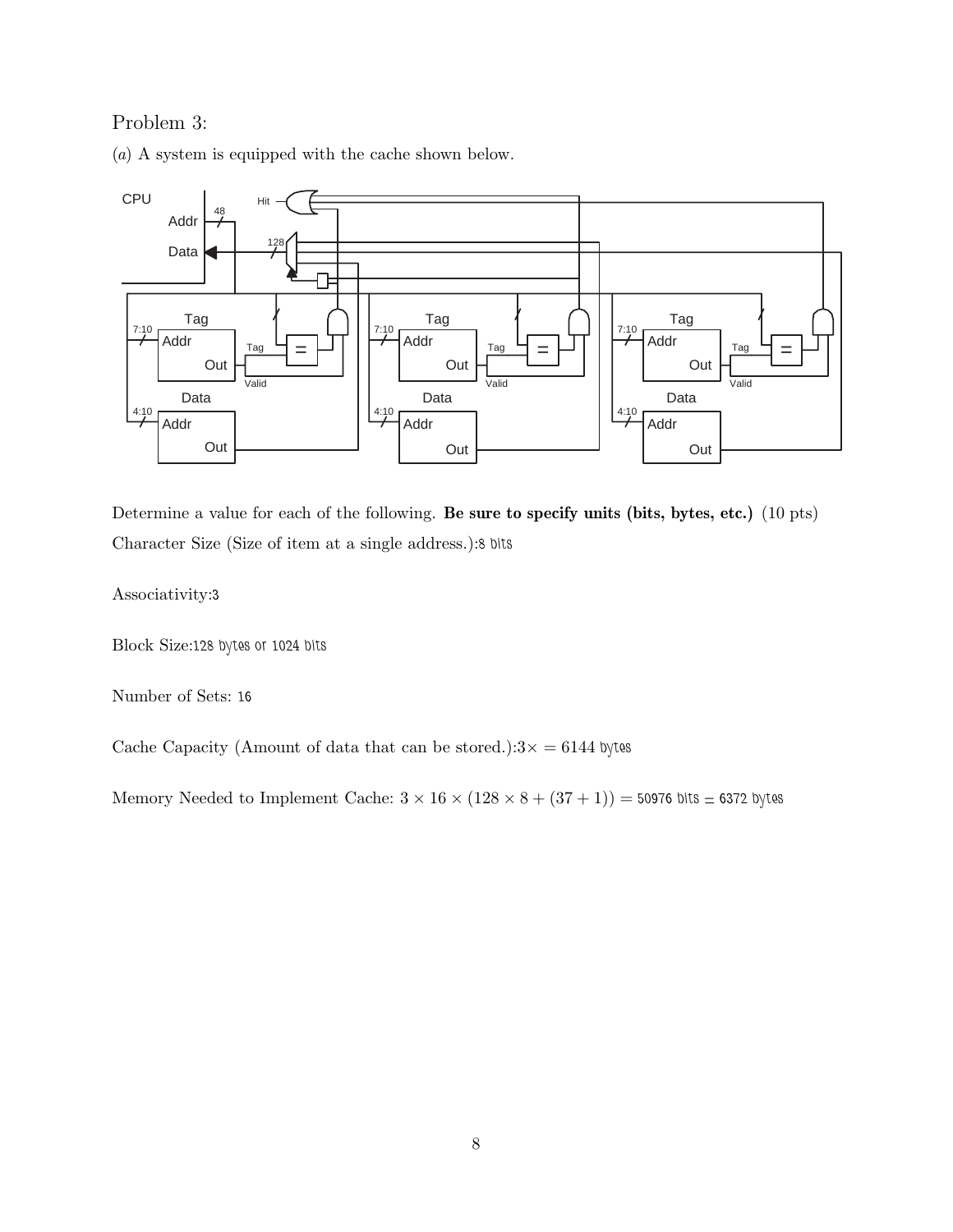*The problems on this page are for the cache described below,* **not** *the cache from the previous page.*

Consider a system with a 64-bit address space  $(a = 64)$  which addresses the usual 8-bit (1-byte) characters  $(c = 8)$  and is equipped with a 2-way set-associative cache with 64-byte lines and 256 sets. The cache uses LRU replacement.

(*b*) Initially the cache is empty. What is the hit ratio for accesses to the array in the code below. Ignore all other memory accesses. (7 pts)

extern char \*the\_array; // Note: sizeof(char) = 1 byte. // &the\_array[0] = 0x10000 for(i=0;  $i$ <16;  $i$ ++) a += the\_array[  $i * 8$ ];

Hit ratio will be  $\frac{7}{8} = 0.875$ .

(*c*) Choose values for i\_limit and stride so that the program below completely fills the cache with the minimum number of accesses. Assume the cache is initially empty and only include accesses to the array. (8 pts)

```
extern char *the_array;
 // Note: sizeof(char) = 1 character. (What else?)
\frac{1}{8} & the_array [0] = 0x10000int i_limit =
 int stride =
 for(i=0; i<i_limit; i++) a += the_array[ i * stride ];
Solution: i limit = 512 and stride = 64.
```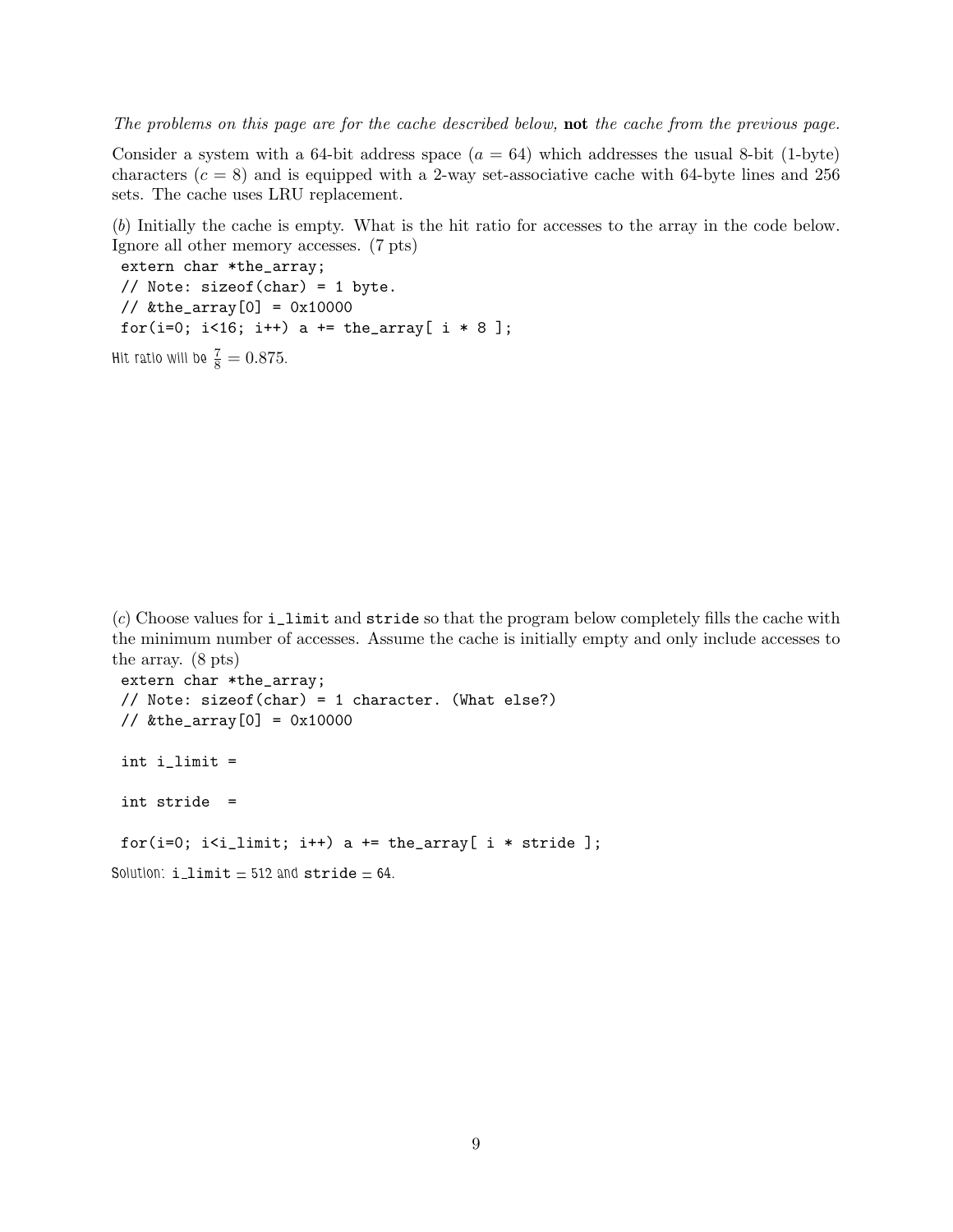Problem 4: Answer each question below.

(*a*) Show how the DLX instructions below are encoded. That is, write the instructions as numbers. Make up numbers for opcode and func fields, but use actual values for other fields. *Hint: If you can't remember field sizes look at the illustration for problem 1.* (5 pts)

```
beqz r7, SKIP
 add r1, r2, r3
 xori r4, r5, #6
SKIP:
 opcode
  beqz
0 5
6 10
11 15
          rs1
           7
                 rd
                  ?
                       immediate
                           8
                              16 31
 opcode
 Type R
0 5
          rs1
           2
          6 10
11 15
16 20
21 31
                 rs2
                 3
                        rd
                        1
                              func
                              add
 opcode
  xori
0 5
6 10
11 15
16 31
          rs1
           5
                 rd
                  4
                       immediate
                           6
```
(*b*) Describe an advantage of VLIW over superscalar processors. Describe a disadvantage of VLIW over superscalar processors. (Use the VLIW ISA described in class.) (5 pts)

*Advantage of VLIW: dependencies specified, superscalar machine devotes alot of silicon to finding dependencies. Advantage of superscalar: compatible with existing code.*

(*c*) What is a translation lookaside buffer (TLB) and what does it do? (5 pts)

*It is a cache indexed by virtual page number that stores real page numbers.*